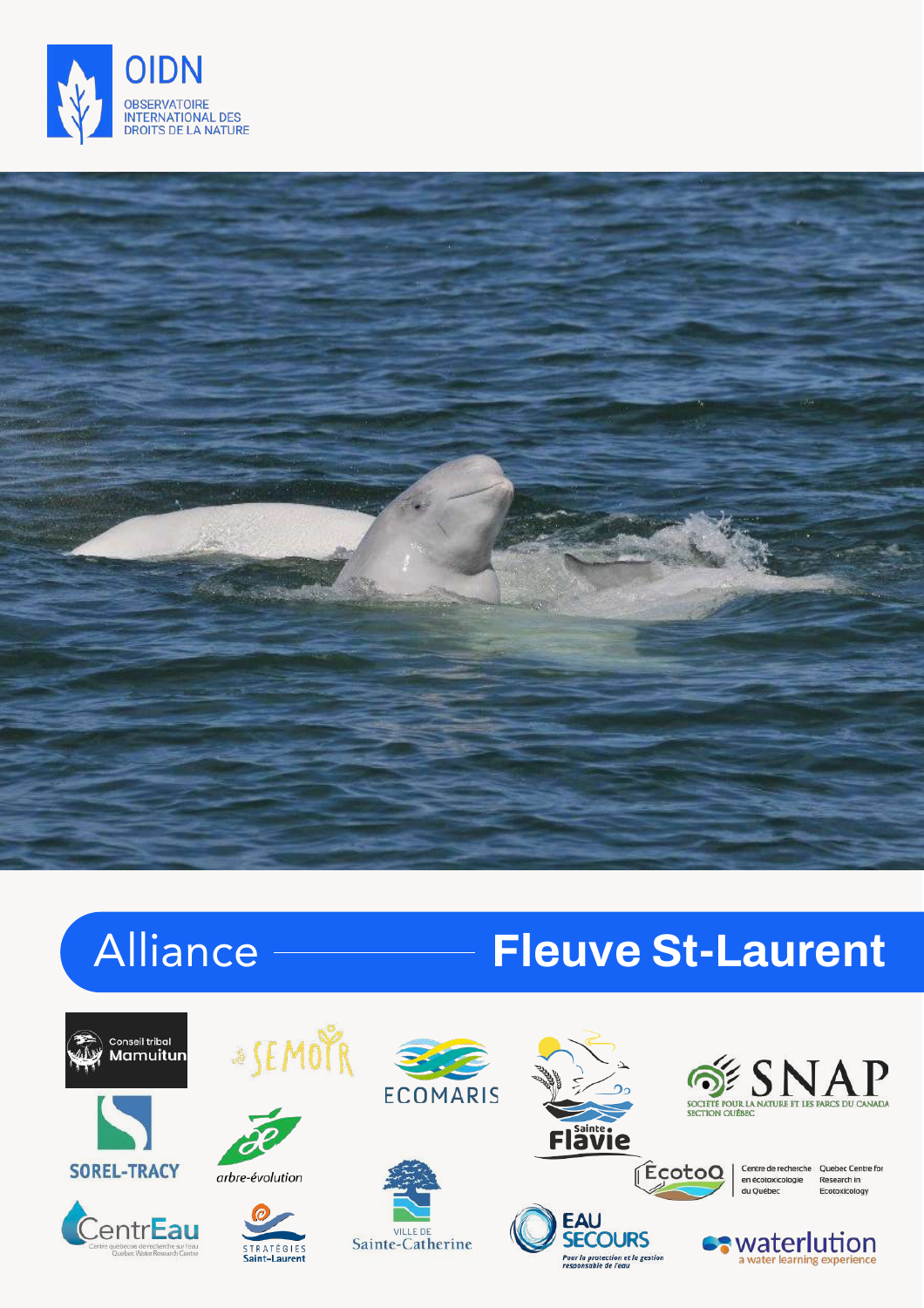

## **Rights of Nature :** what are we referring to?

**Ecocentrism**  $\rightarrow$  is the basis for the Rights of Nature movement.



This philosophy is inspired by Indigenous traditions.

It recognizes the intrinsic value and dignity of Nature: there should be a right that protexts the existence of various species species and ecosystems.

Ecocentrism also considers humans as part of Nature. When seen as such, Nature is not merely a resource to be exploited, but rather a living environment to be protected.

#### **The rights of Nature movement aims to make Nature a subject of law, similar to human beings and corporations.**

By making Nature a subject of law, it is recognized that it can be harmed and therefore legal action can be taken on its behalf.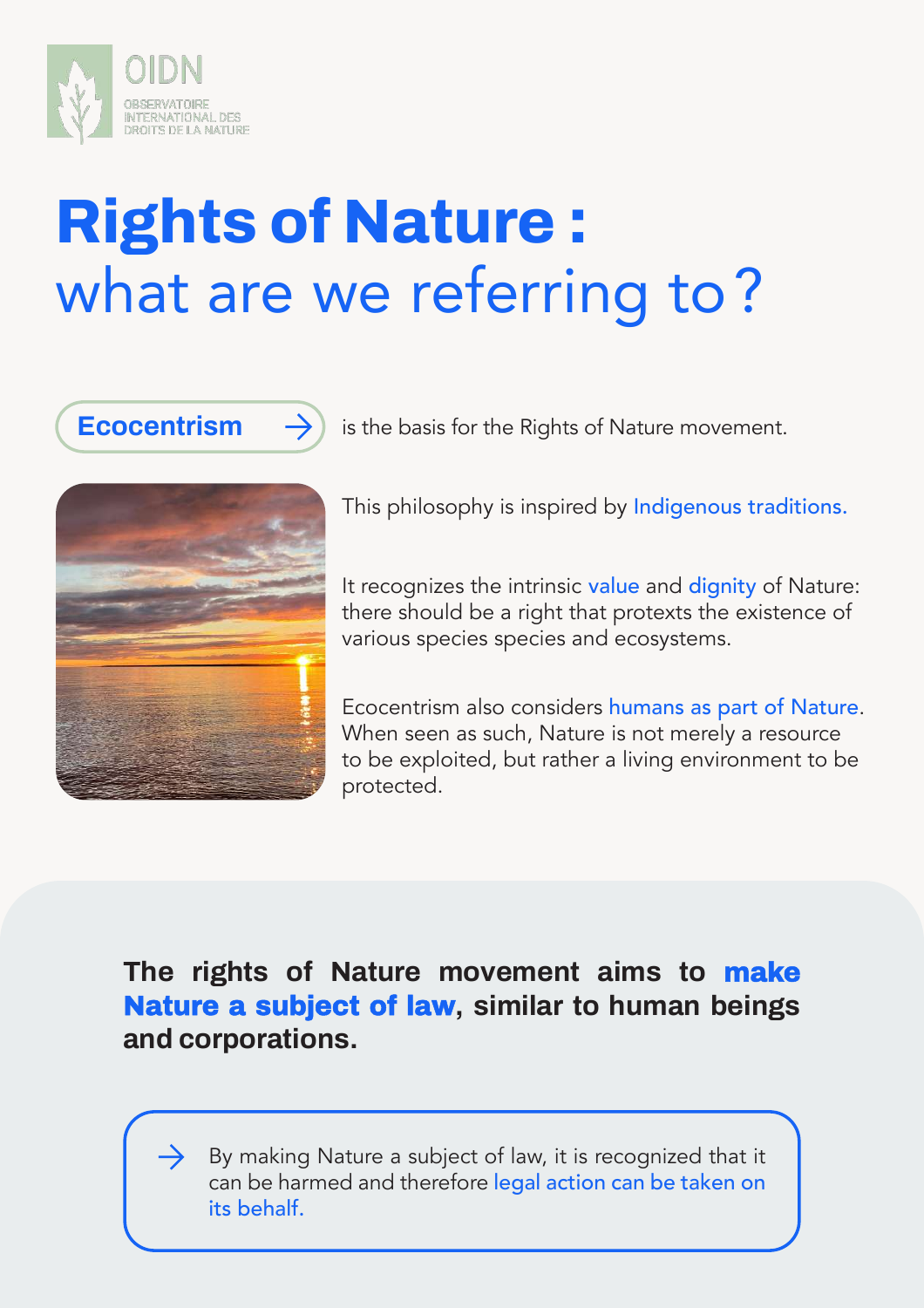



Despite various legislative reforms and important court decisions, the state of the St. Lawrence River is deteriorating. It is urgent to act! A new legal framework is required!

**We must act urgently!**  $\rightarrow$  If the river is granted legal personality, this recognition would bestow it with various rights, such as the rights to protection, respect of its natural cycles, and restoration.

#### **It would also allow the River and its tributaries to have specific rights recognized and to be represented by selected Guardians who would:**

- Act as a voice for the River and make decisions in its best interest;
- Demand that any legal or physical person responsible for an injury be sued for reparation.

The Guardians could come from various backgrounds: First Nations, communities along the River, municipalities, etc.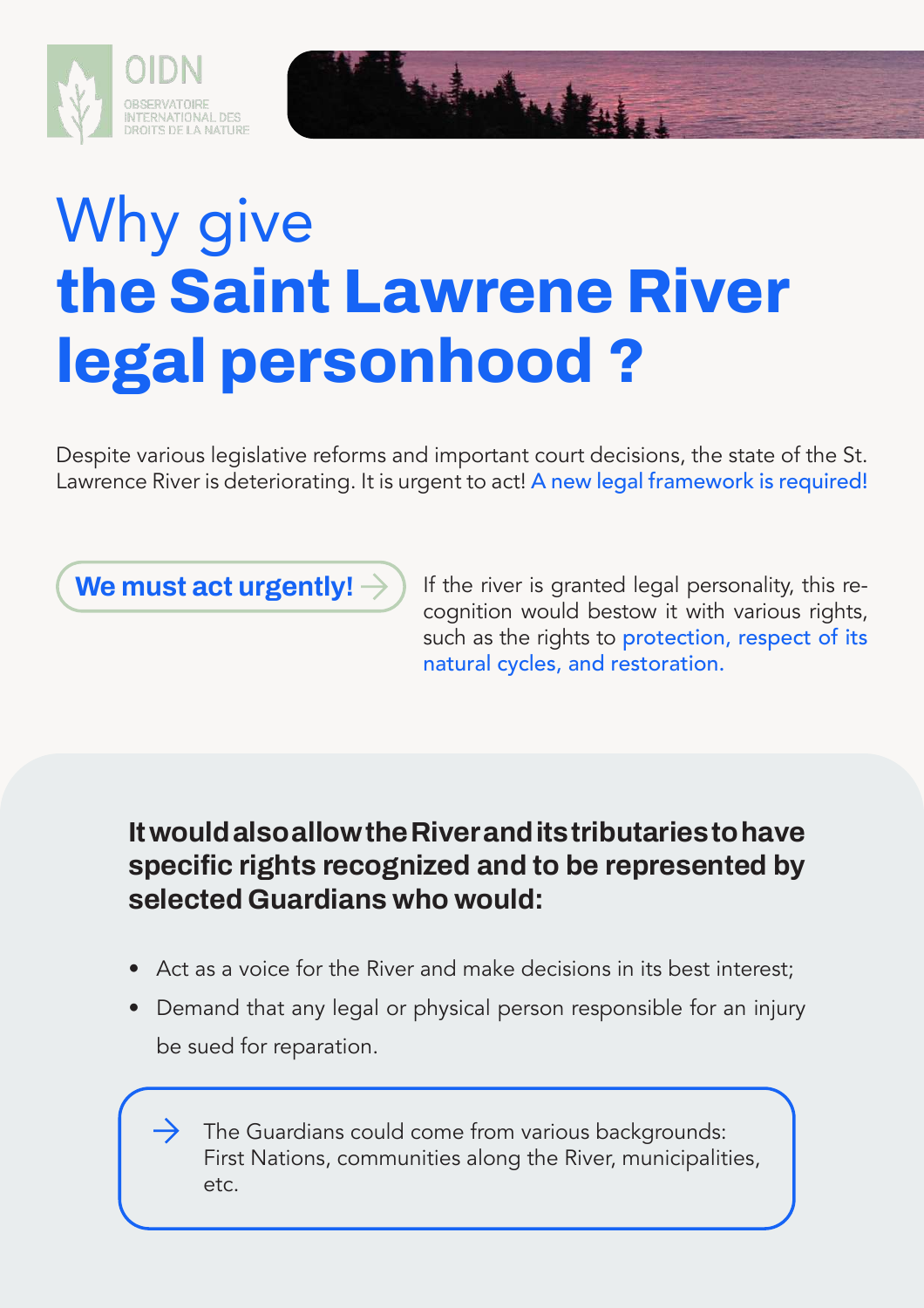

#### **The right to regeneration and restoration**

Increased responsibility of the actors and users of water. Alliance between law, ancestral knowledge and science.

#### **The right to exist and to flow**

Integrate indigenous perspectives. Make the River suitable for recreational boating (equitable access).

#### **The right to act in law**

Representation of the River by various Guardians (ancestral and legal) who will enforce its rights. Organize governance to avoid conflicts of interest.

#### **The right to be freed from all contamination**

Ensure a safe water supply. Promote access to safe swimming.

#### **The right to feed and to be fed by aquifers and tributaries**

Use the watershed model with capacity to act and extend the model to the tributaries of the River.

#### **The right to perform essential functions within the ecosystem**

Allow a holistic vision of the river considering the freshwater-marine, downstream-upstream part.

#### **The right to the respect of its lifecycles**

Avoid building in flood-prone areas. Avoid damage to the population during the spring flood cycle.

#### **The right to maintain its natural biodiversity**

Protect the habitat of all species without waiting for a species to become endangered or threatened.

#### **The right to maintain its integrity**

Preventive approach advocating the protection of species' habitats.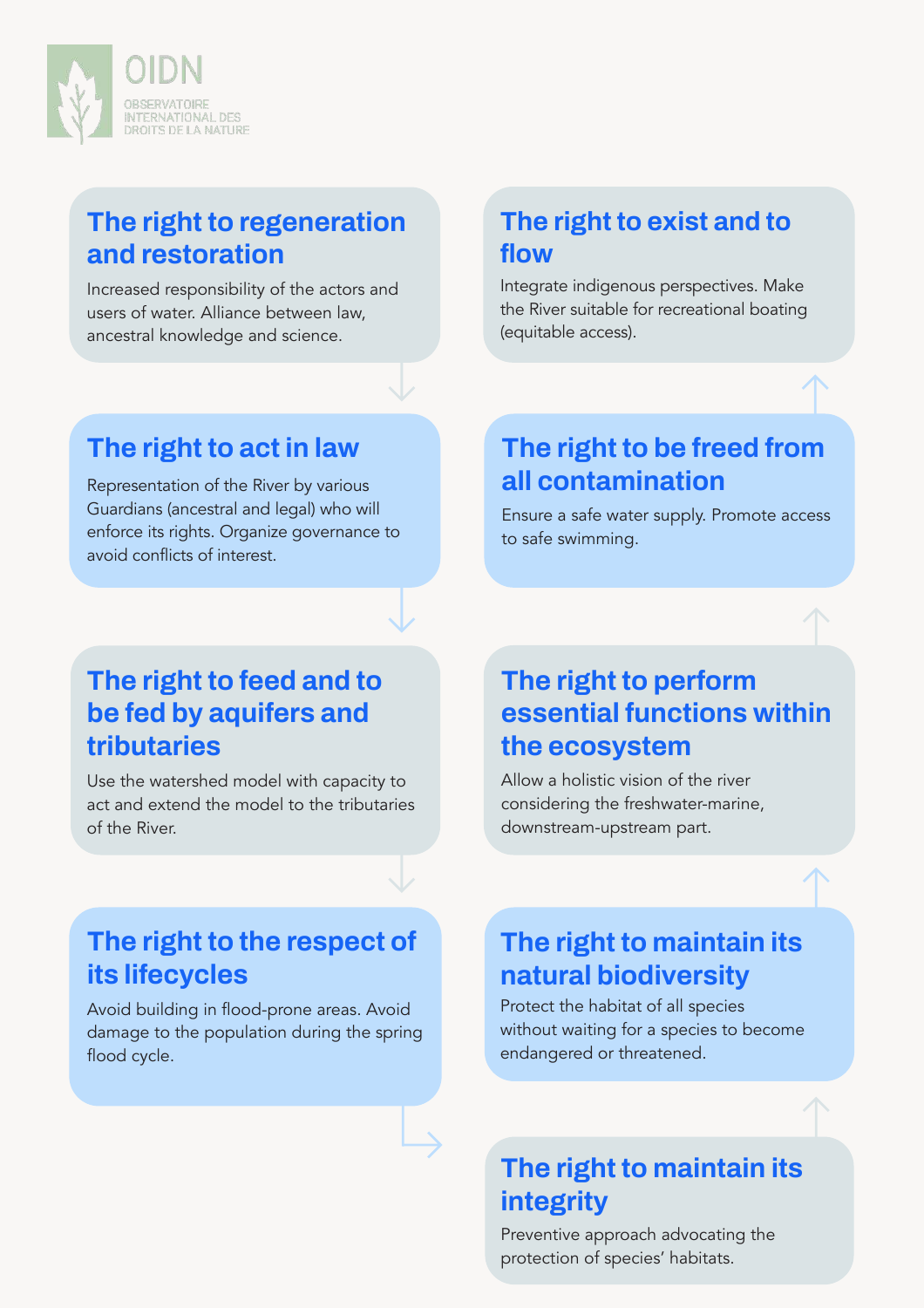

# A first in Canada: **the Magpie river (Mutehekau shipu)**

**In February 2021**  $\rightarrow$  Thanks to the adoption of two mirror resolutions by the Ekuanitshit Innu Council and the Minganie MRC, the Magpie River (Mutehekau shipu) became the first river in Canada to be granted legal personality.



**The rights of the river may be defended in court by Guardians.**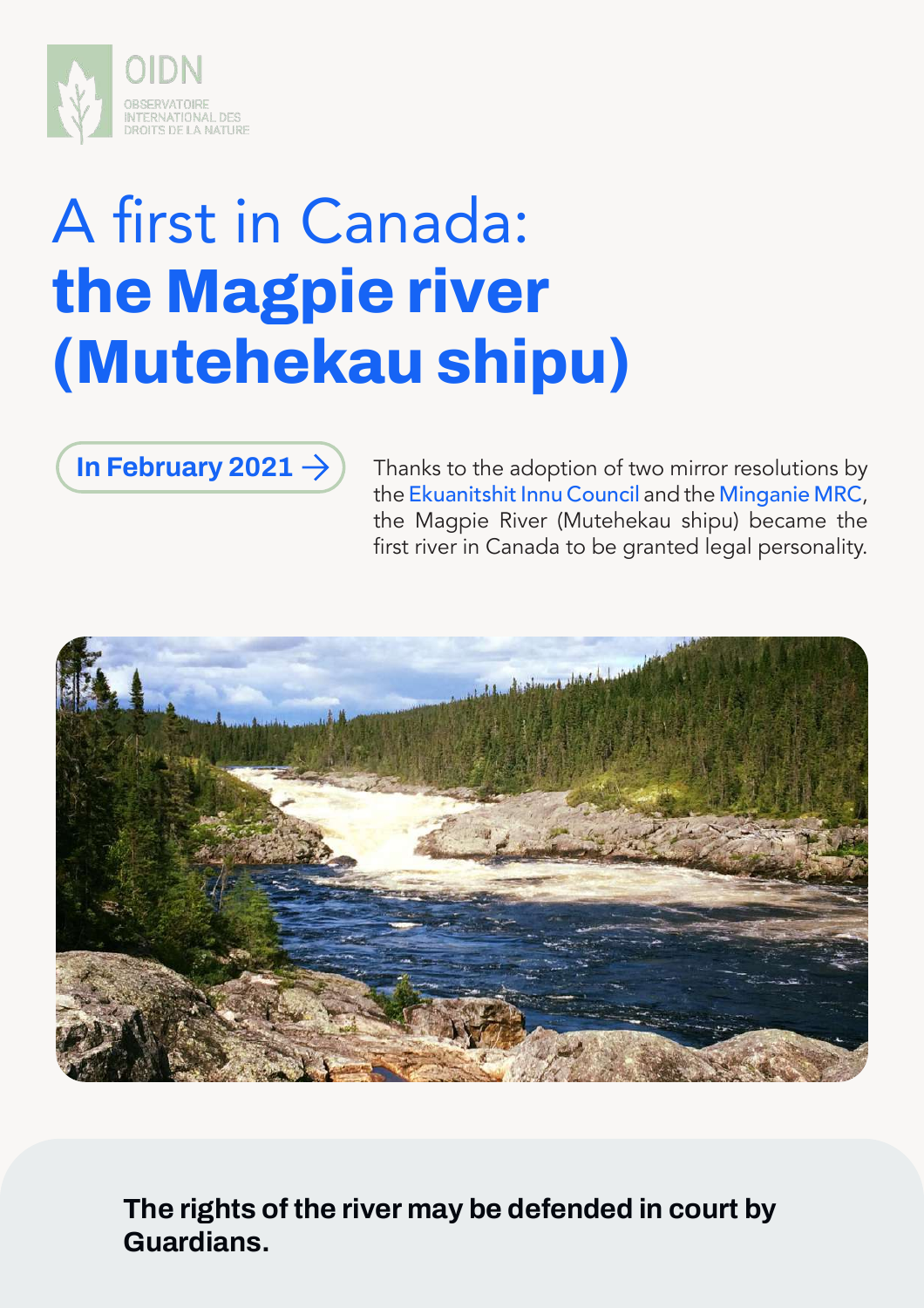

### **Some international recognitions**

### **Colombia**

In 2017, the Constitutional Court of Colombia declared the Atrato River a subject of law.

recognition of the rights of Nature in its

Constitution.

#### **India**

In 2020, the court declared both the Ganges and the Yamuna River as legal persons.

#### **Bangladesh**

In 2019, the court declared all the rivers of Bangladesh as a living entity with rights.



Mother Earth.

recognized the Whanganui River and the Te AwaTupua National Park as legal entities.